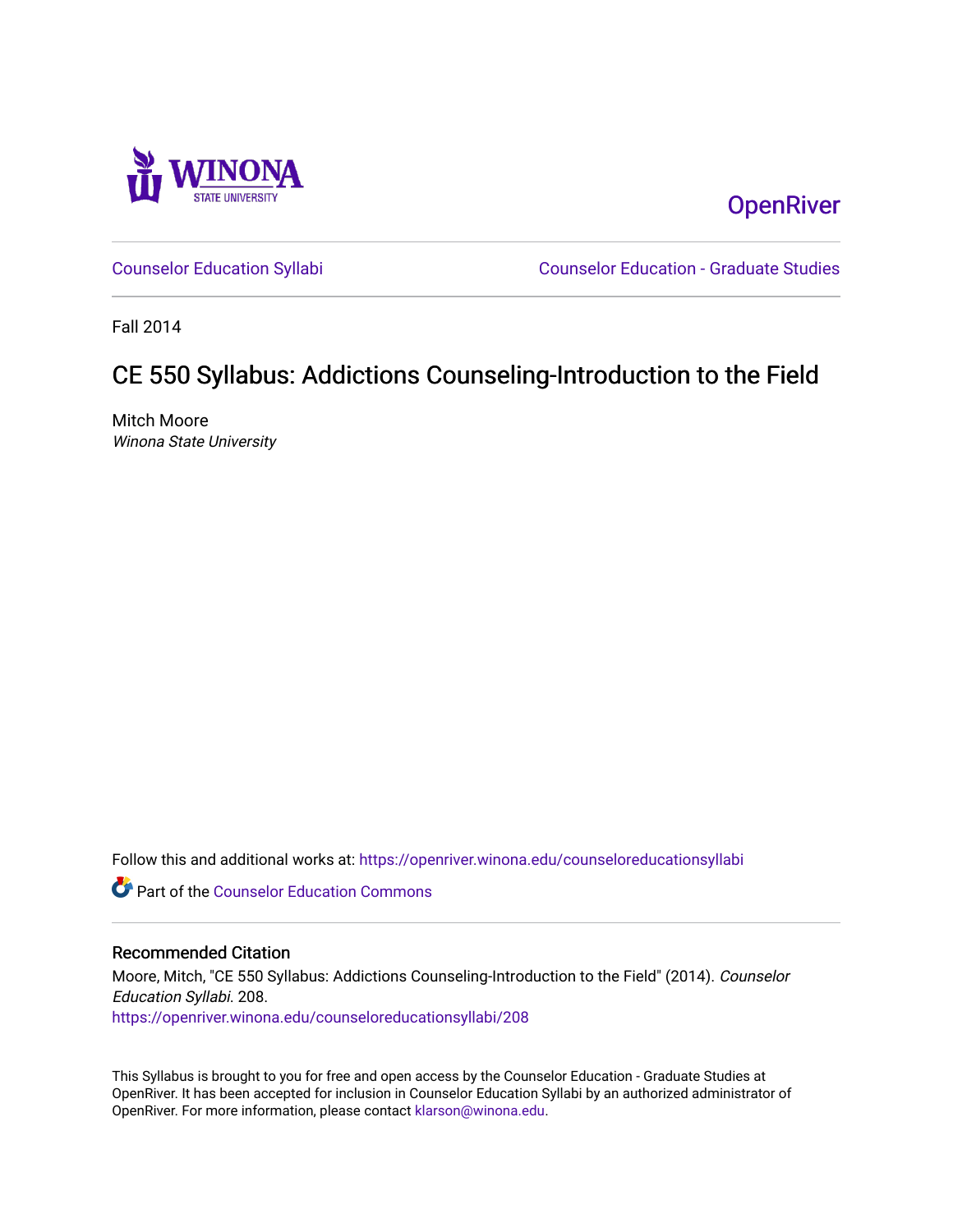



#### **WINONA STATE UNIVERSITY COLLEGE OF EDUCATION COUNSELOR EDUCATION DEPARTMENT FALL 2014 CE 550—Addiction Counseling: Introduction to the Field (3 semester hours)**

**Faculty Name:** Mitch Moore, PhD, LADC-S **ID**: 000405 **Office:** EA 204 **Office Hours:** Tuesdays (Winona) & Wednesdays (Rochester), 12:00 to 4:00 PM, or by appt. **Contact Information:** [MMoore@winona.edu](mailto:MMoore@winona.edu) **Office:** (507) 529-6118 or **Cell:** (507) 951-3399

#### **SHORT FACULTY BIO**

I am a straight, gender male (preferred gender pronouns he/his/him), GLBT ally and licensed alcohol and drug counselor in the state of Minnesota (MN license #300769), and I have worked in the chemical dependency field since 1988. I have a doctorate degree in Adult Education from the University of Minnesota, and a MS in Counselor Education (1991), and BS degrees in Psychology and Political Science (1987), from Winona State University. I retired in 2012 from the Federal Bureau of Prisons as a drug treatment specialist where I developed and facilitated drug abuse programs for adult female and male offenders.

## **COURSE DESCRIPTION**

This course provides students with an overview of the transdisciplinary foundations of alcohol and drug counseling, including theories of chemical dependency, recovery and the continuum of care, and the process of change from a wide range of perspectives. Students will become familiar with the process for screening clients to determine program appropriateness and eligibility. They will be introduced to program admission, intake, orientation, processes and procedures, case management functions, and record-keeping requirements. Referring clients for additional supports and wrap-around services will be considered. Grade only.

#### **COMMITMENT TO INCLUSIVE EXCELLENCE**

WSU recognizes that our individual differences can deepen our understanding of one another and the world around us, rather than divide us. In this class, people of all ethnicities, genders, religions, ages, sexual orientations, disabilities, socioeconomic backgrounds, regions, and nationalities are strongly encouraged to share their rich array of perspectives and experiences. If you feel your differences may in some way isolate you from WSU's community or if you have a need of any specific accommodations, please speak with the instructor early in the semester about your concerns and what we can do together to help you become an active and engaged member of our class and community. (List of campus resources can be found in Appendix A).

#### **REQUIRED TEXTS**

- Capuzzi, D., & Stauffer, M. D. (2012). *Foundations of Addictions Counseling* (2<sup>nd</sup> Ed.). Upper Saddle River, NJ: Pearson Education, Inc. ISBN-13: 9780133033533
- Maté, G. (2010). *In The Realm of Hungry Ghosts: Close Encounters with Addiction.*  Berkeley, CA: North Atlantic Books. ISBN-13: 9761556438806
- Course readings as assigned (see D2L).

## **COURSE OBJECTIVES**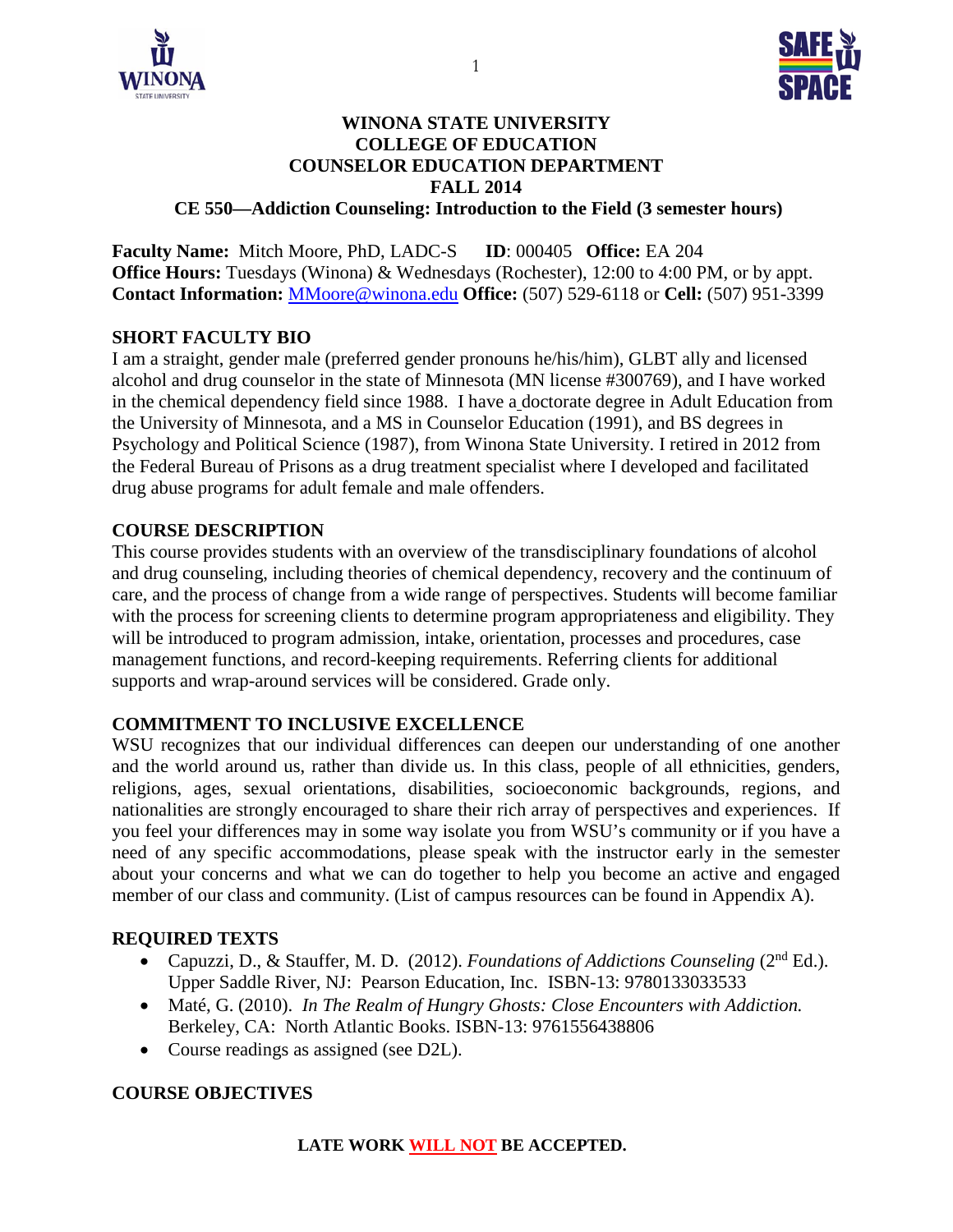



Students will:

- 1. Identify and distinguish addictive substance and behaviors, as well as the diagnostic symptoms and criteria of substance abuse and dependence.
- 2. Recognize and become familiar with the nature, setting, and principles of addiction counseling and common self-help groups used in addiction counseling.
- 3. Develop basic skills for working with addicted clients.
- 4. Identify ethical issues relevant to the practice of addiction counseling.
- 5. Demonstrate an appreciate of importance respect when working with individuals from diverse backgrounds (culture, gender differences, sexual orientation, disability, age, socioeconomic background, etc.).
- 6. Recognize the major theoretical underpinnings and contemporary treatment modalities of addictions counseling.
- 7. Identify and appreciate the difficulties and challenges confronting clients struggling with addictions.
- 8. Realize the impact of family and community on the addiction process.

# **COUNCIL FOR ACCREDITATION OF COUNSELING AND RELATED EDUCATIONAL PROGRAMS (CACREP) RELATED STANDARDS:**

- Describe the principles of efficacious treatment of addictive disorders.
- Describe the principles of efficacious assessment of addictive disorders.
- Describe the psychopharmacological aspects of addictive disorders.

# **MN LADC EDUCATIONAL REQUIREMENTS**

Minnesota Statutes, section 148C.04, subdivision 5a.

(1) Overview of alcohol and drug counseling focusing on the transdisciplinary foundations of alcohol and drug counseling and providing an understanding of theories of chemical dependency, the continuum of care, and the process of change.

#### **COURSE REQUIREMENTS** *EVALUATION*

|                | <i>EVALUATION</i>        |                                                                            |                                                                                 |
|----------------|--------------------------|----------------------------------------------------------------------------|---------------------------------------------------------------------------------|
| #              | <b>Assignment</b>        | <b>Due Date</b>                                                            | <b>Points</b>                                                                   |
|                | Midterm Exam             | Week 8 (due 10/17, 11:59 PM)                                               | 50                                                                              |
| 2              | Final Exam               | Week 16 (due 12/11, 11:59 PM)                                              | 50                                                                              |
| $\mathcal{F}$  | <b>D2L Discussions</b>   | Weeks 3, 6, 10 $&$ 13 (see tentative<br>course schedule for specific dates | 100 (1 original posts and 2 responses<br>worth 25 points per discussion, $X$ 4) |
| $\overline{4}$ | <b>Field Observation</b> | Week 5 (due 9/26, 11:59 PM)                                                | 50                                                                              |
| 5              | <b>Reflection Paper</b>  | Week 12 (due 11/14, 11:59 PM)                                              | 50                                                                              |
|                | Total                    |                                                                            | 300                                                                             |

#### *GRADE SCALE*

| Percentage    | <b>Points</b> | Grade |
|---------------|---------------|-------|
| 100-93%       | 300-277       | А     |
| $92 - 86\%$ : | 276-256       | B     |
| 85-79%:       | 255-235       | C     |
| 78-72%        | 234-213       | Ð     |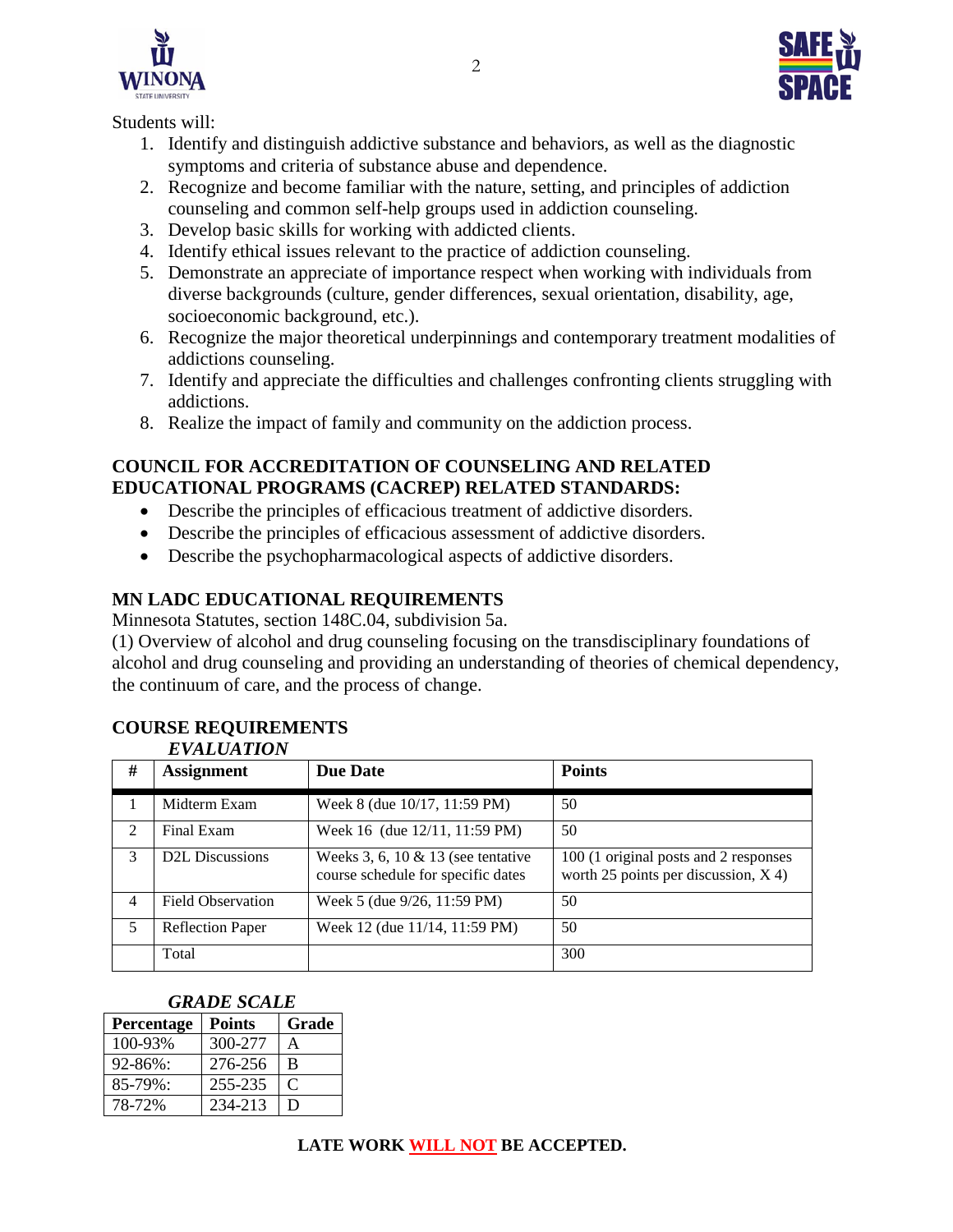



### **ASSIGNMENTS**

*EXAMS (Midterm Exam 50 pts; Final Exam 50 pts).* A Midterm Exam and Final Exam will consist of 25 multiple choice and True/False questions and will be worth 50 pts each. Each exam is open book and will be turned in to Dropbox on date due.

*D2L DISCUSSIONS (25 pts each; 100 pts total)***.** Students will discuss specific topics outlined by the instructor (see D2L "Discussion" page). Course texts and scholarly literature should be used to support comments and opinions, to include citing at least one reference in each post to support your comments and opinions about that topic. Students are required to respond to at least two other students' posts. Each discussion topic will be graded by the rubric below.

- Discussion Question #1–Original post due Tuesday, 9/9/14; comments to others due Friday, 9/12/14.
- Discussion Question #2–Original post due Tuesday, 9/30/14; comments to others due Friday, 10/3/14.
- Discussion Question #3–Original post due Tuesday, 10/28/14; comments to others due Friday, 10/31/14.

• Discussion Question #4–Original post due Tuesday, 11/18/14; comments to others due Friday, 11/21/14.

| Points<br>Possible | <i>Description</i> (For each discussion topic, students will earn from 0-25 pts.)                                                                                               |
|--------------------|---------------------------------------------------------------------------------------------------------------------------------------------------------------------------------|
| $0$ points         | No posts or comments. You will receive $\theta$ points unless you make an original<br>post and respond to 2 other students' posts. All posts must be completed by<br>dates due! |
| 1-9 points         | Original post limited in discussion, no references cited to support comments,<br>and responses to others' posts minimal and "atta boy/girl" quality.                            |
| $10-18$ points     | Original post lacking in discussion and depth; references cited to support<br>comments lack academic rigor or dubious; lower quality responses to others'<br>posts.             |
| $18-25$ points     | Original post thoroughly discussed and rigorous, references cited of<br>academic merit and applicability, and responses to others' posts are thorough<br>and thoughtful.        |

#### Grading Rubric: D2L Discussion Questions

*FIELD OBSERVATION & SUMMARY PAPER—Due Week 5, 9/26/14 11:59 PM (50 pts):* Students will attend **two** meetings of substance-related mutual support ("self-help") groups.

- One will be an "open" meeting of a program for addicts or alcoholics, such as:
	- o 12-Step self-help group (Alcoholics Anonymous, Narcotics Anonymous, Dual Recovery Anonymous, etc.);
	- o Secular self-help group (LifeRing, SMART Recovery, Three Principles/Health Realization Support Groups, etc.);
	- o Faith-based self-help group (Celebrate Recovery, Overcomers, Alcoholics Victorious, [http://www.therecoverychurch.org/need-a-meeting/,](http://www.therecoverychurch.org/need-a-meeting/) etc.); or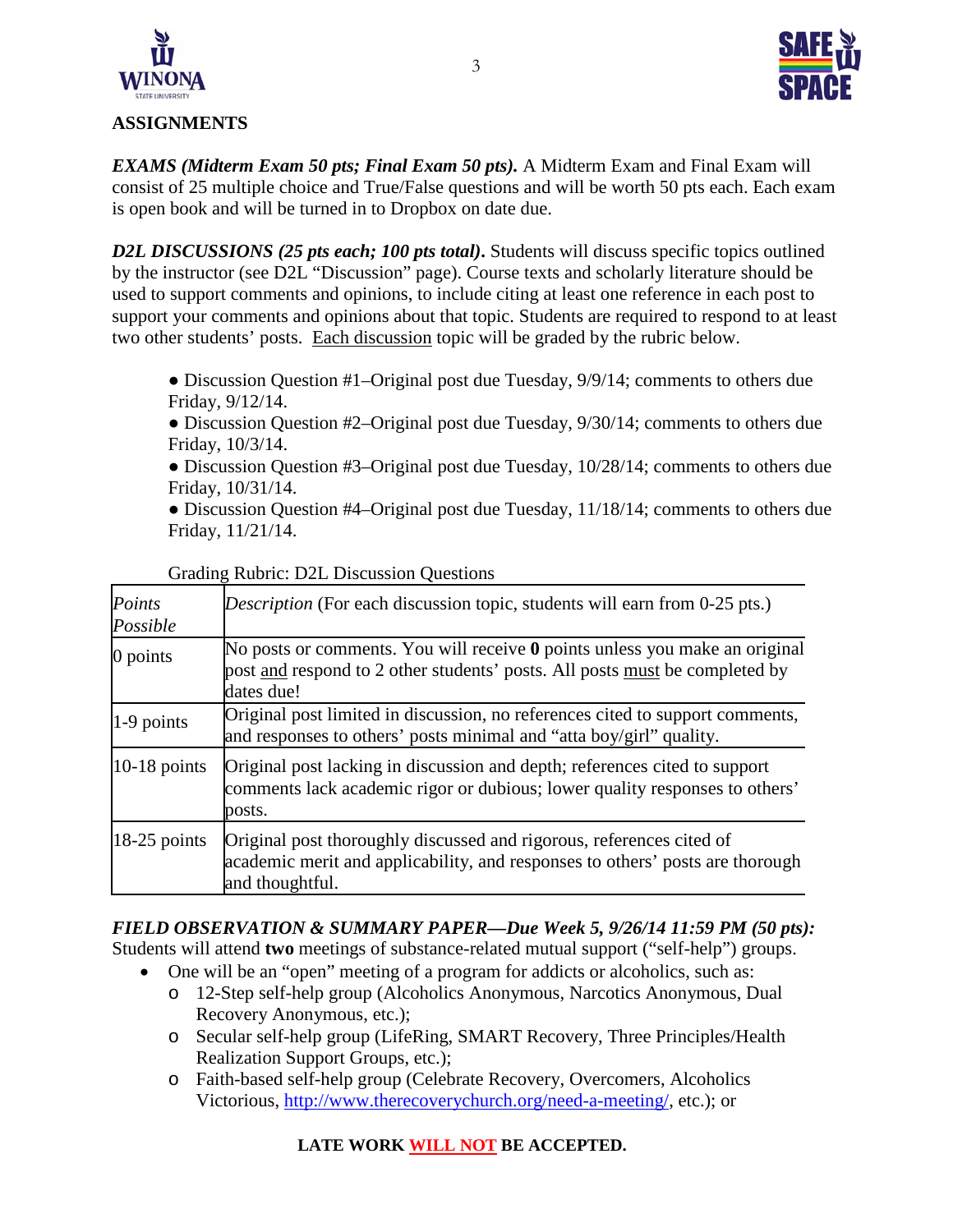



- o Harm reduction approach (Moderation Management),
- One meeting will be an "open" meeting of a program for the spouse, families or friends of the addict/alcoholic, such as Alanon, or person struggling with a dual disorder, such as NAMI.

One meeting can be attended "on-line." Links to most of these organizations, which include schedules of meetings, can be found via the internet.

# *Please attend only meetings that are listed as "open" or check with a representative of the organization to make sure it's acceptable to attend the meeting as an observer.*

After completing the field observation, write a concise, 5-page reflection paper (not including title page—reference page optional), using APA format, answering and incorporating the following questions/item, as applicable:

- Description of each group, including  $(5 \text{ pts})$ :
	- o Date, time & setting (including location); in-person or online
	- o Type of group (AA, NA, etc.) and the approximate number of participants
	- o Type of meeting (discussion, study, women's, newcomers, etc.)
- Your observations and responses to each group. Consider questions such as (10 pts):
	- o Did you feel comfortable as a newcomer?
	- o How did the meeting participants relate to each other?
	- o What group norms did you observe? What beliefs did group members seem to hold in common? Were there any ideas that were actively discouraged?
	- o What themes were discussed?
	- o How did participants view their relationship to their substance of choice?
	- o Were mental health issues explicitly discussed? If so, how did participants discuss mental health issues?
- Your thoughts about (10 pts):
	- o How useful each group would be to co-occurring disorder clients and their families.
	- o What type of clients do you think would benefit from a meeting like this?
	- o How would you prepare them to attend the meeting?
	- o What issues might you want to discuss with them after they attended the meeting?
- Compare and contrast the two meetings you attended (10 pts).
	- o What were the most striking differences?
- What have you learned from this assignment (5 pts).
	- How will it be helpful to you in working with clients with substance abuse and/or co-occurring disorders and their families?
- Use of APA and writing ability, quality and style (10 pts).

# *REFLECTION PAPER—Due Week 12, 11/14/14 11:59 PM (50 pts***):**

Write a 5-page reflection paper using APA format summarizing insights gained from reading *In The Realm of Hungry Ghosts: Close Encounters with Addiction* by Gabor Maté. (For clarification, you need an APA formatted title page and reference page, but the *body* of the paper should be 5 pages.). You must cite and reference a minimum of four additional sources, including the course textbook, and all sources must be from academic textbooks, referred journals. You will be graded on depth/substance (15 pts), clarity of insights gained (15 pts), integration of additional sources (10 pts), & APA/writing/grammar/etc. (10 pts).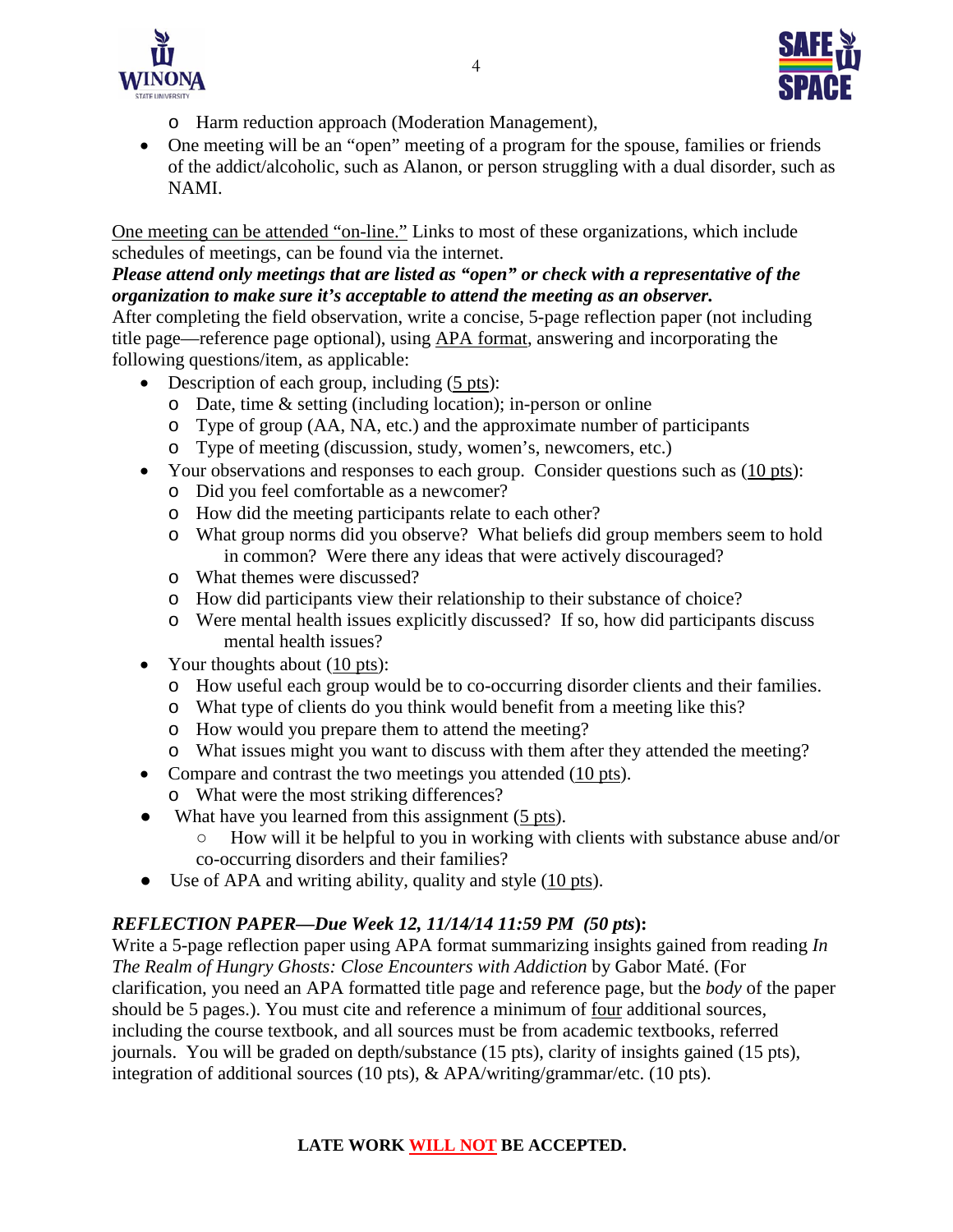



# **TENTATIVE COURSE SCHEDULE**

| Week of                                | <b>Topics &amp; Assignments</b>                                                            |  |  |
|----------------------------------------|--------------------------------------------------------------------------------------------|--|--|
| $\mathbf{1}$                           | Introduction & Course Overview Syllabus and assignments; APA format; licensure &           |  |  |
| $8/25 - 29$                            | core functions; Q & A. Textbook: Foundations of Addictions Counseling, $2^{nd}$ ed.; Asst. |  |  |
|                                        | Readings                                                                                   |  |  |
| $\overline{2}$                         | Ch. 1 - History and Etiological Models of Addiction and Ch. 4 - Important Professional     |  |  |
| $9/1 - 5$                              | <b>Issues in Addictions Counseling</b>                                                     |  |  |
| $\overline{\mathbf{3}}$                | Ch. 2 - Substance Addictions and Ch. 3 - Process Addictions                                |  |  |
| $9/8 - 12$                             | <b>Discussion Post #1 due</b>                                                              |  |  |
| $\overline{\mathbf{4}}$<br>$9/15 - 19$ | Ch. 5 - Introduction to Assessment and Ch. 6 - Assessment & Diagnosis of Addiction         |  |  |
| 5                                      | Ch. 7 - Motivational Interviewing<br><b>Field Experience Assignment due</b>                |  |  |
| $9/22 - 26$                            |                                                                                            |  |  |
| 6                                      | Ch. 8 - Psychotherapeutic Approaches and Ch. 10 - Group Therapy for Treatment of           |  |  |
| $9/29 -$                               | <b>Addictions</b>                                                                          |  |  |
| 10/3                                   | <b>Discussion Post #2 due</b>                                                              |  |  |
| $\overline{7}$                         | Ch. 9 - Co-occurring Disorders & Addictions Treatment                                      |  |  |
| $10/6 - 10$                            |                                                                                            |  |  |
| 8                                      | Mid-Term Exam Due Capuzzi Chapters 1-10, Open Oct. 13-17, 2014; due to Dropbox             |  |  |
| $10/13 - 17$                           | on 10/17/14 at 11:59 PM                                                                    |  |  |
| $\boldsymbol{9}$                       | Ch. 11 - Addiction Pharmacology                                                            |  |  |
| 10/20-24                               |                                                                                            |  |  |
| 10                                     | Ch. 12 - 12-Step Facilitation Discussion Post #3 due                                       |  |  |
| $10/27 - 31$                           |                                                                                            |  |  |
| 11                                     | Ch. 13 - Maintenance and Relapse Prevention                                                |  |  |
| $11/4 - 8$<br>12                       | Ch. 14 - Alcohol Addiction and Families                                                    |  |  |
| $11/10-14$                             | <b>Reflection Paper Assignment due</b>                                                     |  |  |
| 13                                     | Ch. 15 - Persons with Disabilities and Addictions and Ch. 17 - Cross-Cultural              |  |  |
| 11/17-21                               | Counseling: Engaging Ethnic Diversity Discussion Post #4 due                               |  |  |
| 14                                     | Ch. 16 - Substance Abuse Prevention Programs for Children, Adolescents and College         |  |  |
| 11/24-28                               | <b>Students</b>                                                                            |  |  |
| 15                                     | Ch. 18 - Gender and Addictions and Ch. 19 - Lesbian, Gay, Bi-sexual, and Transgender       |  |  |
| $12/1-5$                               | <b>Affirmative Addictions treatment</b>                                                    |  |  |
| 16                                     | Final Exam Due Capuzzi Chapters 11-19, Open Dec. 8-11, 2014; due to Dropbox on             |  |  |
| $12/8 - 11$                            | 12/11/14 at 11:59 PM                                                                       |  |  |

# **STUDENT NOTICES**

## **POLICY ON LATE OR UNFINISHED ASSIGNMENTS**

Late work is not accepted except in extreme circumstances and with prior permission of instructor. **IMPORTANT:** A grade of Incomplete (I or IP) will not be awarded except under extraordinary circumstances such as prolonged illness. If such circumstances arise, it is the student's responsibility to notify the instructor immediately.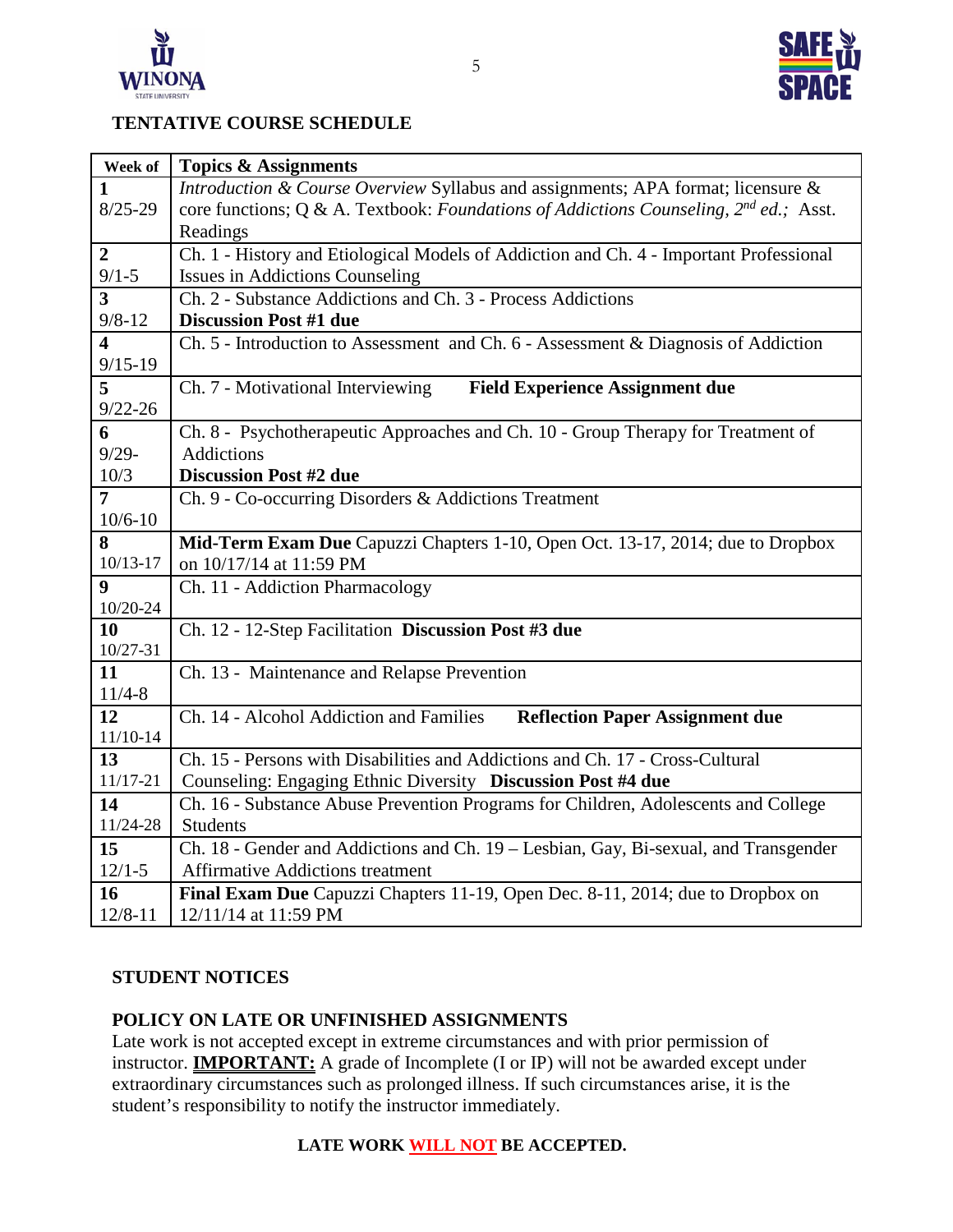



**IMPORTANT:** A grade of Incomplete (I) will not be awarded except under extraordinary circumstances such as prolonged illness. If such circumstances arise, it is the student's responsibility to notify the instructor immediately.

#### **DIVERSITY & RESPECT**

Please read WSU's commitment to diversity, Growing a Vibrant Community of Diverse Learners, including the *Inclusive Excellence Syllabus Statement*, at: <http://www.winona.edu/diversity/estatement.asp>

**Diversity Statement:** This is meant to be a safe, welcoming, and inclusive classroom environment for students of all races, ethnicities, sexual orientations, gender identities/ variances, ages, religions, economic classes, and ability statuses. As such, you will be encouraged and challenged to use language and basic counseling techniques that are respectful, inclusive, representative and culturally appropriate.

**Students with Disabilities Notice:** Students with documented disabilities who may need accommodations, who have any medical emergency information the instructor should know of, or who need special arrangements in the event of an evacuation, should make an appointment with the instructor as soon as possible, no later than the 1st week of the term.

**Communication:** Chapter 9: Policies & Procedures (p. 47), of the *WSU Counselor Education Department's Program Handbook,* states: "Students are required to activate their Winona State University email account and to check their email regularly." This is the primary mode of communication, as well as assignment feedback provided via D2L, and it the each student's responsibility to monitor their WSU email account daily. [http://www.winona.edu/counseloreducation/media/program\\_handbook\\_final\(2\).pdf](http://www.winona.edu/counseloreducation/media/program_handbook_final(2).pdf)

**Confidentiality Notice:** As a reminder, all information concerning clients, supervisees, and classmates must be kept confidential. Confidentiality is a crucial element in the counseling profession and should also be upheld with clients, supervisees, and peers. Any discussion should be conducted in such a manner that persons are protected by the limits of confidentiality. Confidentiality will be broken if there is evidence that you have been or pose a potential danger to others or if you break ethical or legal standards as established by the Counseling Profession. Be sure to respect confidentiality outside the class. Do not discuss classmates in public places where your conversation could be overheard. Do not discuss your classmates with persons outside the class such as spouses, family members, friends, etc.

**Electronic Device Notice:** As a matter of courtesy to your classmates and the instructor, please turn off your beepers, cell phones, and any other electronic toys that make any noise.

**Recording Policy:** Excluding students with a documented disability, the use of electronic recording devices in class are prohibited without prior permission of the instructor. Also, the recording of clinical material is prohibited to all students.

## **ACADEMIC INTEGRITY POLICY**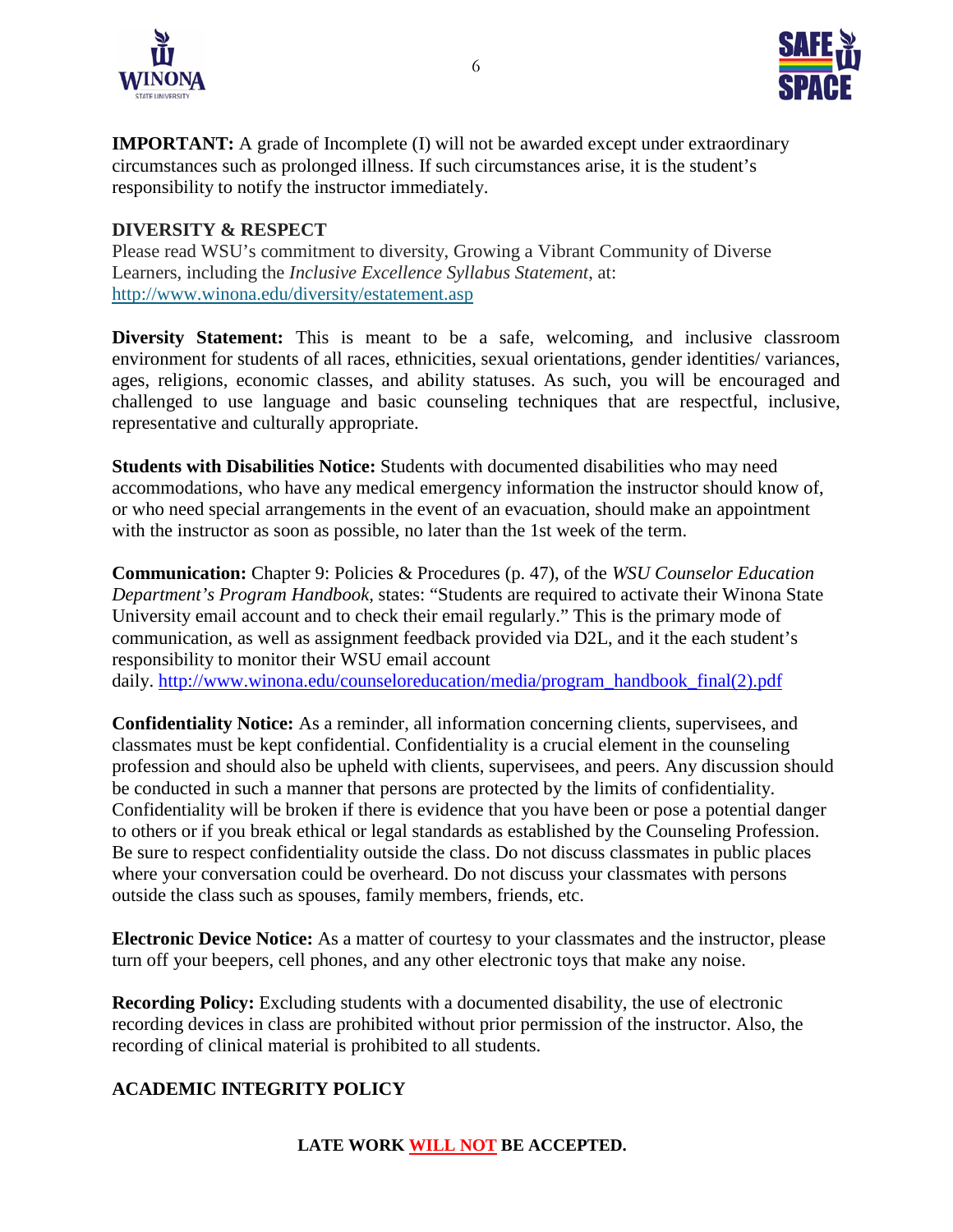



Academic Integrity at Winona State University is based on honesty. The University requires that work produced by students represents their personal efforts and requires that they properly acknowledge the intellectual contributions of others. WSU students are required to adhere to the University's standards of academic integrity, available at:<http://www.winona.edu/sld/academicintegrity.asp>

**Academic Dishonesty:** Academic dishonesty is a basis for disciplinary action. Academic dishonesty includes, but is not limited to, activities such as cheating, using or purchasing "ghostwritten" papers, and plagiarism (presenting as one's own the intellectual or creative accomplishments of another without giving credit to the source[s]). The faculty member, in whose course or under whose tutelage an act of academic dishonesty occurs, has the option of failing the students for the academic hours in question and may refer the case to other academic personnel for further action. Penalties for academic dishonesty may include expulsion from the university.

#### **Counselor Education Department Campus Resources:**

- Winona Campus: Nadia Miranda, Gildemeister Hall 132, (507) 457- 5335, [Nmiranda@winona.edu](mailto:Nmiranda@winona.edu)
- Rochester Campus: Sue Parks, Room EA 201, (507) 285-7488 [Sparks@winona.edu](mailto:Sparks@winona.edu)

# **Graduate Studies Office:**

• Patricia Cichosz, Office Manager [pcichosz@winona.edu](mailto:pcichosz@winona.edu?subject=Graduate%20Studies) Somsen Hall 210C, 507-457-5038,  $50\overline{507} - 5571$  (fax)

#### **Other:**

**Advising, Career, Tutoring and Access Services** are all part of the Warrior Success Center. The mission of the Warrior Success Center (WSC) is to serve Winona State University students by providing free and accessible services and resources for student success.

If you have a documented disability that requires accommodation, please let me know as soon as possible. For the WSU Accessibility Policies:<http://www.winona.edu/accessservices/gettingstarted.asp>

You can also contact Access Services.

- **Access Services**, Maxwell Hall 314, 507-457- 5878.<http://www.winona.edu/accessservices/>
- **Advising Services**, Maxwell 314, 457-5878<http://www.winona.edu/advising/>
- **Alex Hines, Director of Inclusion & Diversity,** [AHines@winona.edu](mailto:AHines@winona.edu)
- **Career Services**, Maxwell Hall 314, 507-457-5878 <http://www.winona.edu/career/>
- **Counseling & Wellness Services,** Integrated Wellness Complex 222, 507-457-5330 <http://www.winona.edu/counselingservices/>
- **Dr. Dan Linton, LGBT Advocate,** PAC 207 [DLinton@winona.edu](mailto:DLinton@winona.edu)
- **Full Spectrum Gender & Sexuality Alliance**, [fullspectrum@winona.edu](mailto:fullspectrum@winona.edu) <https://www.facebook.com/WinonaGLBTA?fref=nf>
- **Inclusion and Diversity Office**, Kryzsko Commons Room 236, 457- 5595<http://www.winona.edu/inclusion-diversity/>

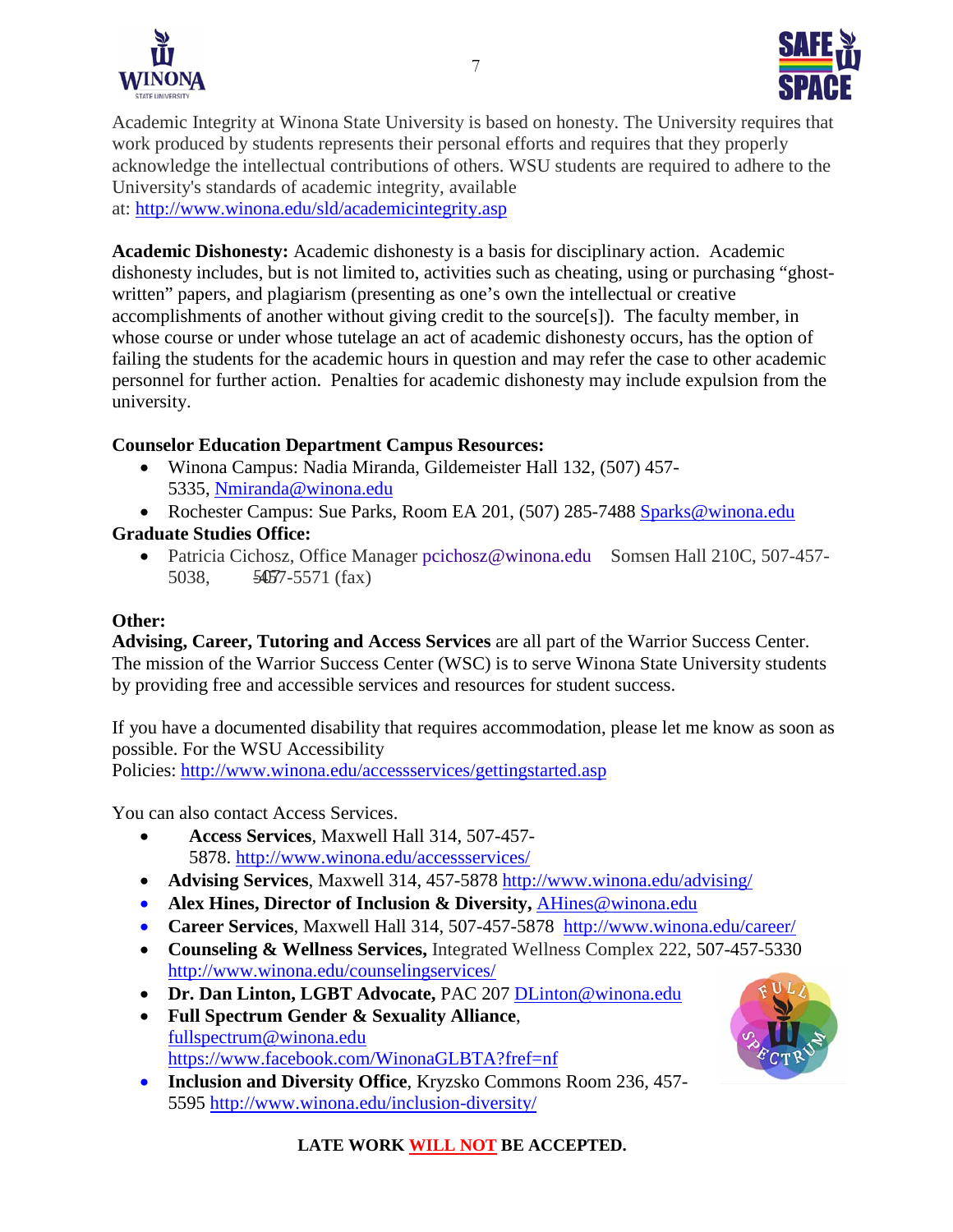



- **Knowledge, Empowerment, Advocacy, and Pluralism (KEAP) Diversity Resource Center,** Kryzsko Commons Room 162, [keapstudent@winona.edu](mailto:keapstudent@winona.edu)
- **Student Support Services** (Winona), Krueger Library 219, 507-457-5465 [www.winona.edu/studentsupportservices/](http://www.winona.edu/studentsupportservices/)
- **Student & Campus Services** (Rochester), UCR Room SS 128, 507-285-7100, [rochss@winona.edu,](mailto:rochss@winona.edu) [www.winona.edu/rochester](http://www.winona.edu/rochester)
- **TRiO Student Support Services**, Library 219, 507-457-5465 <http://www.winona.edu/studentsupportservices/>
- **Tutoring**, Library 220, 507-457-5878<http://www.winona.edu/tutoring/>
- **University Center Rochester Counseling Center,** SS 133, 507-285-7260 [www.rctc.edu/counseling\\_career\\_center](http://www.rctc.edu/counseling_career_center)
- **University Center Rochester Learning Center,** 3rd floor Atrium Area**,** 507-285-7182 [www.roch.edu/learningcenter](http://www.roch.edu/learningcenter)
- **Writing Center,** Minné Hall 348, 507-457-5505<http://www.winona.edu/writingcenter/>

# **For additional information see:**

- *WSU Counselor Education Program Student Handbook*  <http://catalog.winona.edu/index.php?catoid=11>
- *WSU Graduate Catalog 2014-2015* at:<http://catalog.winona.edu/index.php?catoid=11>
- *WSU Spring 2015 Academic Calendar* at: [http://www.winona.edu/calendars/Media/20155\\_SPRING\\_2015\\_ACADEMIC\\_CALEN](http://www.winona.edu/calendars/Media/20155_SPRING_2015_ACADEMIC_CALENDAR_20140429.pdf) [DAR\\_20140429.pdf](http://www.winona.edu/calendars/Media/20155_SPRING_2015_ACADEMIC_CALENDAR_20140429.pdf)

# **Resources for APA style:**

- The Basics of APA a video tutorial, distinguishing key information in manual: <http://www.apastyle.org/learn/tutorials/basics-tutorial.aspx>
- The Online Writing Lab (OWL) at Purdue presents with an easily accessible list of information about specific topics (e.g., referencing books, headings) and a sample APA Paper: <https://owl.english.purdue.edu/owl/resource/560/01/>
- Citation Management suggestions, including information about Refworks, and suggestions for the Reference Page:<https://www.library.cornell.edu/research/citation/apa>
- APA Citation Style Guidelines: http://www.cengage.com/resource\_uploads/downloads/0495799661\_216547.pdf
- Well-organized resource for specific APA style issues, including an APA style podcast, and a downloadable APA overview:<http://writing.wisc.edu/Handbook/DocAPA.html> and
- <https://owl.english.purdue.edu/owl/resource/664/01/>
- APA Crib Sheet, 6th ed: <http://www.csus.edu/indiv/s/stonerm/APA%20Crib%20Sheet.pdf> and [http://www.tandf.co.uk/journals/authors/style/reference/tf\\_a.pdf](http://www.tandf.co.uk/journals/authors/style/reference/tf_a.pdf)

# **Student Grievances:**

Students are encouraged to speak directly with instructors when concerns arise. When issues cannot be resolved between the student and the instructor, students have the right to due process. I suggest following the "chain of command" and taking your concern to the Counselor Education Department Chairperson, Dr.